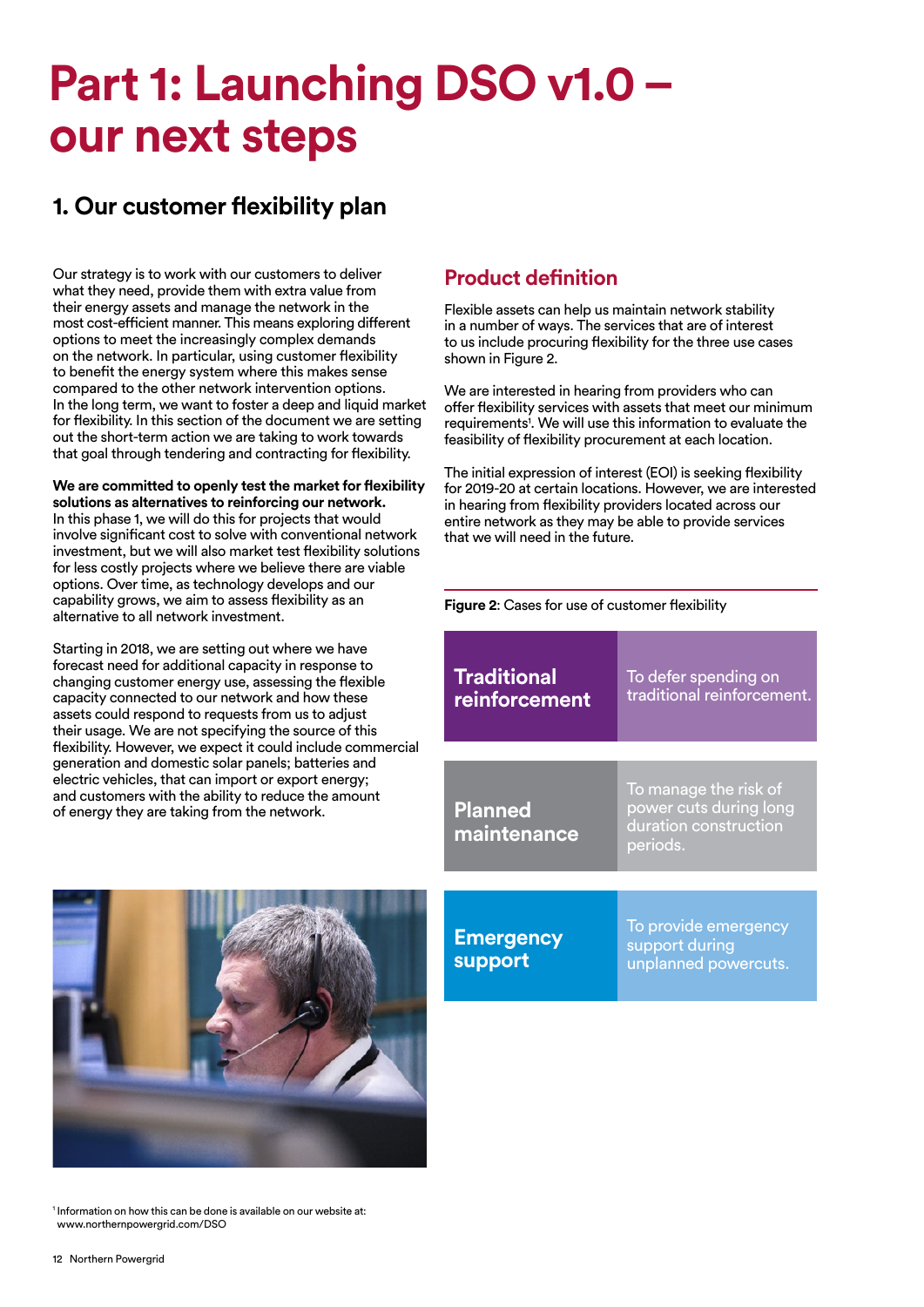

size should be 200kW.

#### **Figure 3:** Flexibility locations for phase 1 roll-out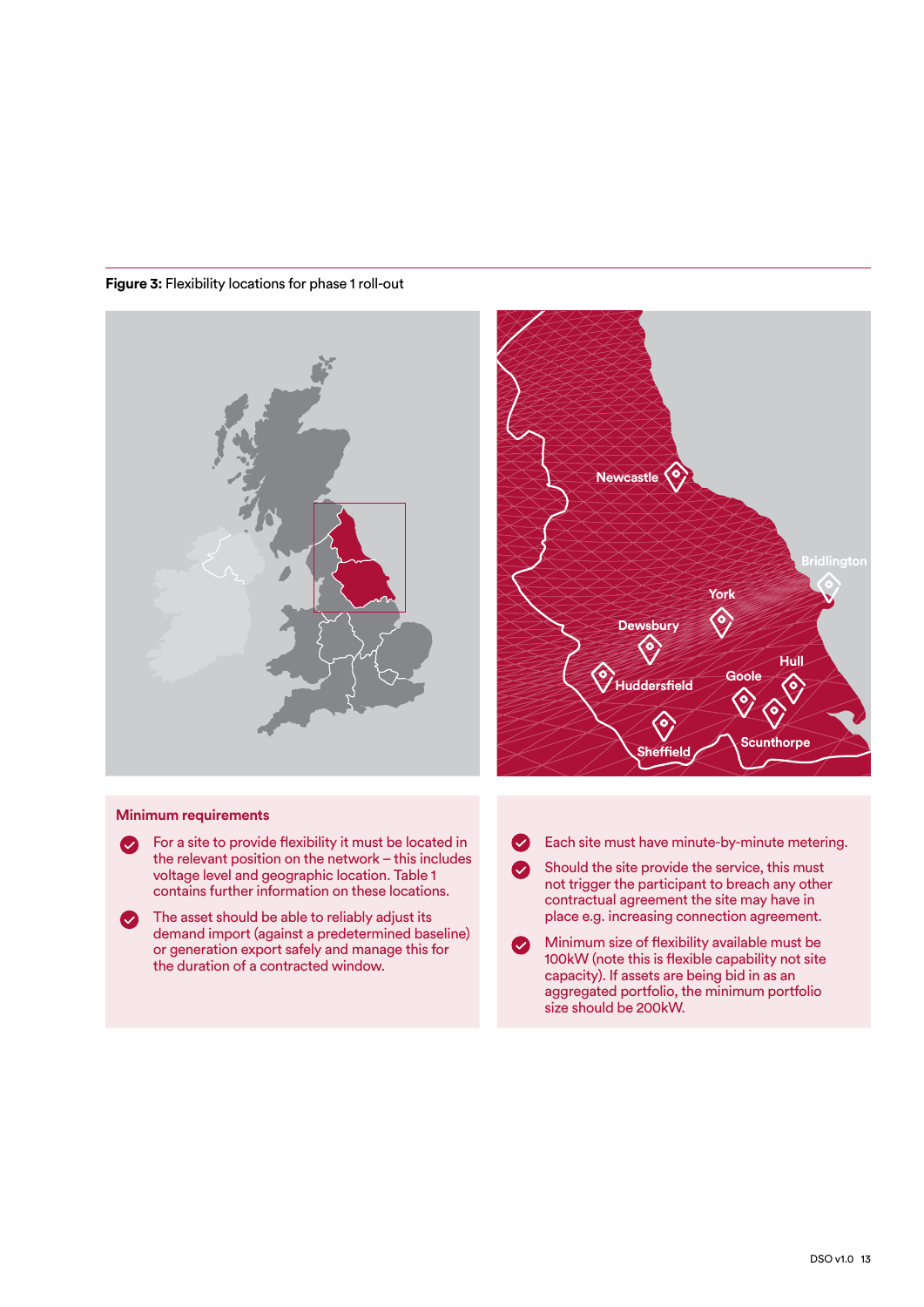# **Part 1: Launching DSO v1.0 – our next steps**

## **1. Our customer flexibility plan**

### **Flexibility requirements**

We use scenario analysis to identify the range of potential capacity requirements for the network in the forthcoming years. It is these projections that are informing the assessments of sites that will require some form of intervention – either a customer solution (procuring flexibility) or a network solution (load transfers or reinforcement). We are seeking expressions of interest for customer flexibility so that the solutions may compete to arrive at the optimal outcome for our customers.

Figure 3 and Table 1 identify the areas where we are interested in finding out what assets may be able to provide us with flexibility in the short term, from October 2019. We are looking for customers in the specified post codes that may either reduce their demand or increase their generation to reduce the peak load on our network by up to the maximum power stated.

**Figure 4:** Scenario based modelling informing our load-related investment plan



#### **Gross peak demand projections**

2017 2018 2019 2020 2021 2022 2023 2024 2025 2026 2027 2028 2029 2030 2031 2032 2033 2034 2035 2036 2037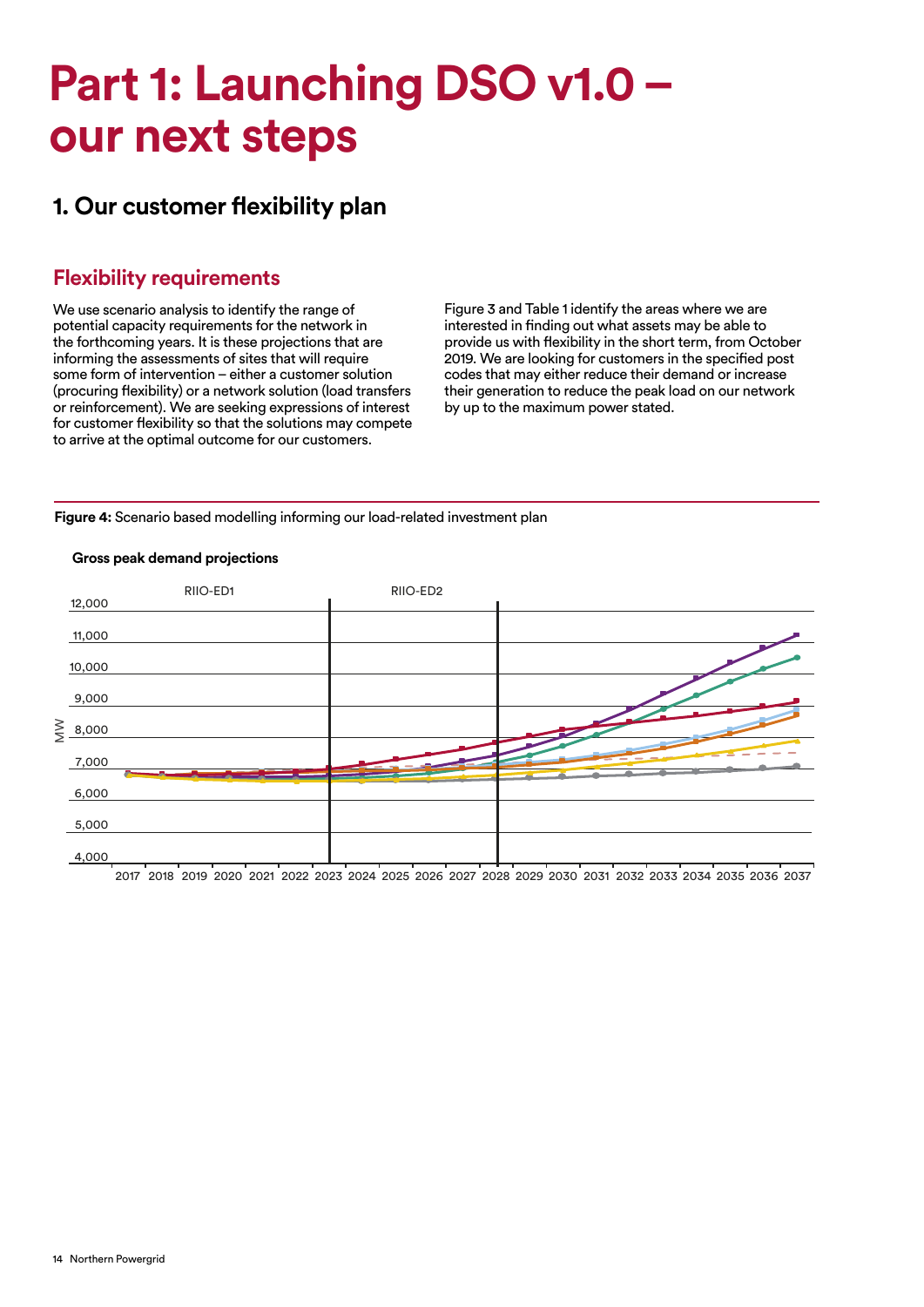#### **Table 1 :** Winter 2019 customer flexibility expression of interest

| <b>Voltage</b> | <b>Postal sector</b>                                                                                                                                             | <b>Location</b>     | <b>Substation</b>      | <b>Maximum</b><br>requirement<br>(MW) | <b>Requirement</b> |             |                   |
|----------------|------------------------------------------------------------------------------------------------------------------------------------------------------------------|---------------------|------------------------|---------------------------------------|--------------------|-------------|-------------------|
|                |                                                                                                                                                                  |                     |                        |                                       | <b>Months</b>      | <b>Days</b> | <b>Hours</b>      |
| <b>HV</b>      | S66, S369, S364, S363, S362,<br>S361, S357, S350, S305                                                                                                           | Sheffield           | <b>Wheatacre Road</b>  | 0.5                                   | Dec-Mar            | Sun-Fri     | 17:00<br>to 18:30 |
|                | YO254, YO253, YO250,<br>YO178, YO140, YO124                                                                                                                      | <b>Bridlington</b>  | <b>Butterwick</b>      | 0.5                                   | <b>Dec</b>         | Mon-Fri     | 17:00<br>to 20:00 |
|                | NE298, NE270, NE264,<br>NE263, NE262, NE261,<br>NE259, NE258, NE250                                                                                              | <b>Newcastle</b>    | Monkseaton             | 2.5                                   | Nov-Dec            | Mon-Fri     | 16:30<br>to 20:00 |
|                | YO88, DN149, DN148, DN140                                                                                                                                        | Goole               | Pollington             | 0.5                                   | Oct-Mar            | Mon-Fri     | 11:00<br>to 14:00 |
|                | DN159, DN158, DN156                                                                                                                                              | Scunthorpe          | <b>Foxhills</b>        | 2.5                                   | Jan-Dec            | Mon-Fri     | 07:00<br>to 17:30 |
|                | <b>HU129, HU128</b>                                                                                                                                              | Hull                | <b>Ellifoot Lane</b>   | 2.5                                   | Oct-Mar            | Mon-Sun     | 01:00<br>to 22:30 |
|                | WF179, WF178, WF177,<br>WF175, WF170, WF169,<br>WF167, WF160, WF158,<br>WF157, WF156, WF140,<br>WF134, LS270, BD49,<br>BD46, BD40, BD195,<br>BD194, BD112, BD111 | Dewsbury            | <b>Heckmondwike</b>    | 0.5                                   | Dec-Feb            | Mon-Fri     | 16:00<br>to 18:00 |
|                | YO329, YO324, YO323,<br>YO322, YO319, YO318,<br>YO307, YO306                                                                                                     | York                | <b>Haxby Road</b>      | $\mathbf{1}$                          | Dec-Mar            | Sun-Fri     | 17:00<br>to 19:00 |
|                | HD59, HD58, HD50, HD22,<br>HD16, HD15, HD14, HD13,<br><b>HD12, HD11</b>                                                                                          | <b>Huddersfield</b> | <b>St Andrews Road</b> | 0.5                                   | <b>Dec</b>         | Mon-Fri     | 09:00<br>to 19:00 |
| <b>HV/EHV</b>  |                                                                                                                                                                  |                     |                        | 1.5                                   | Jan                | Mon-Fri     | 09:00<br>to 17:00 |

We estimate that our requirement for procuring flexibility will grow over the next few years. We expect this growth as a result of a number of factors including the uptake of electric vehicles, increased deployment in renewables and changing consumer behaviour.

As this growth continues (Figure 5), we expect to be procuring more flexibility across a greater number of locations.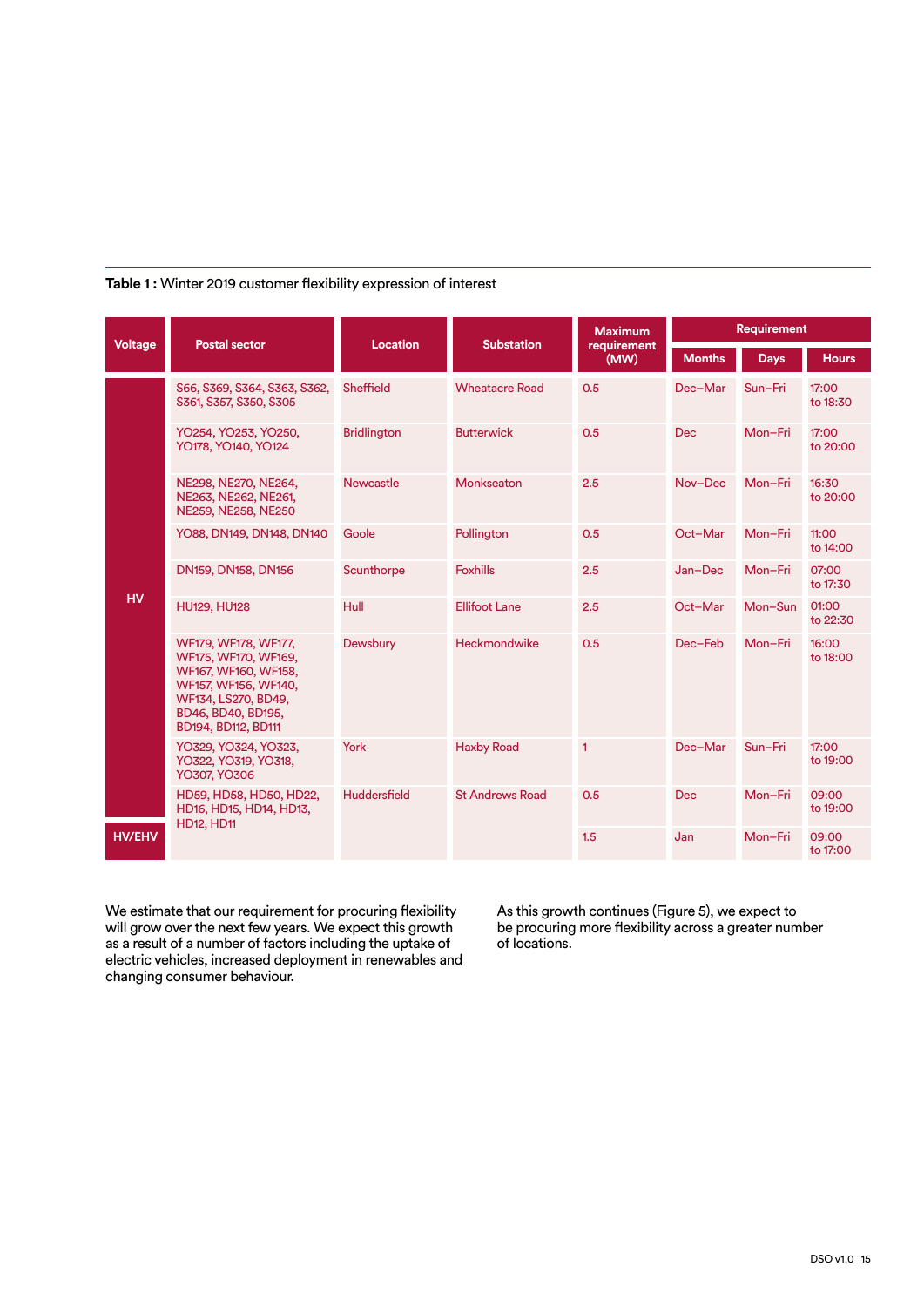# **Part 1: Launching DSO v1.0 – our next steps**

## **1. Our customer flexibility plan**



**Figure 5:** Expected growth in peak congestion solutions

Our estimate is that, from 2023 to 2030, the number of locations where we may look to implement measures to prevent a substation exceeding its capacity could increase by up to three times the requirement we had for the ED1 period (2015 to 2023). In each case, we will assess the

potential for flexibility procurement into our appraisal strategy. It will be assessed alongside making better use of existing network infrastructure and enhancing the infrastructure with a view to establishing the most economic solution.



up to 14 sites, 16MW



**2023-30**  Capacity required for up to *ca.* 40MW